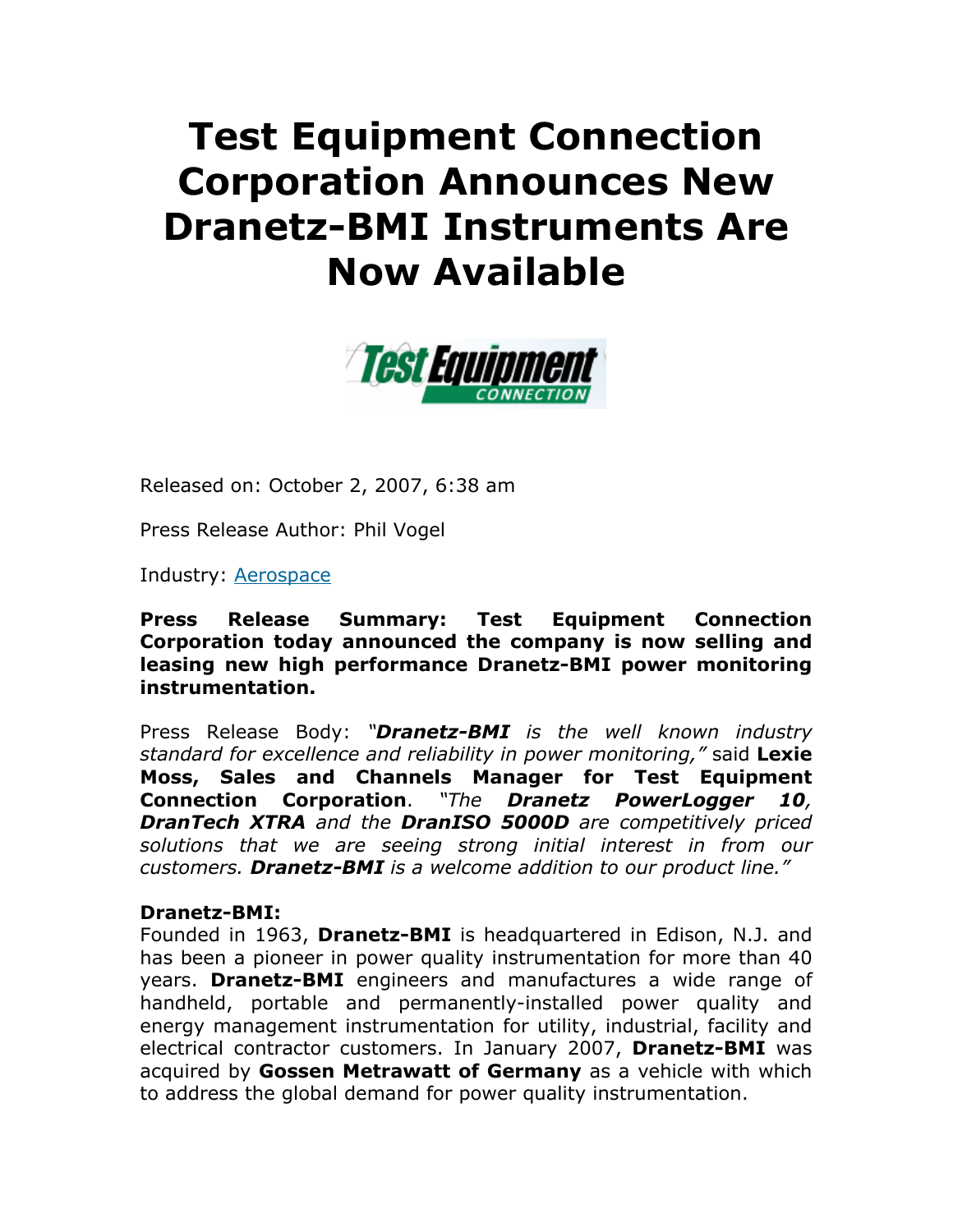**Test Equipment Connection Corporation: Test Equipment Connection Corporation** is the largest vendor of New and Refurbished electronic test and measurement ("T&M") equipment and is located in sunny Lake Mary, FL. **Test Equipment Connection** sells, rents, leases, buys, trades, repairs and calibrates over 200 manufacturers with thousands of products available New and Refurbished. **Test Equipment Connection** is your single source supplier with an in-house calibration laboratory assuring that customers receive only the highest quality T&M equipment with experienced staff to provide support before, during and after the sale. The company has over 200,000 customers, a 45,000 square foot warehouse and repair facility, and over 14 years of profitability and financial strength. The Company's web site is located at www.testequipmentconnection.com

**For More Information Contact:sales@testequipmentconnection.com**

**Press Release Contact Information: Phil Vogel Business Development Manager Test Equipment Connection 30 Skyline Drive Lake Mary, FL 32746 Domestic & Canada 800-615-8378 Australia: 2-8011-3687 / Brazil: 301-32793 Denmark: 36-99-29-15 / Finland: 9-2316-3837 Hong Kong: 8124-5706 / Sweden: 46-288-61-42 United Kingdom: 20-8144-7837 / Florida: 407-804-1299 Skype: TestEquipmentConnection Fax: 800-819-8378 / 407-804-1277 business@testequipmentconnection.com**

**Web Site: http://www.testequipmentconnection.com/**

**Contact Details: Test Equipment Connection 30 Skyline Drive Lake Mary, FL 32746 Domestic & Canada 800-615-8378 Australia: 2-8011-3687 / Brazil: 301-32793 Denmark: 36-99-29-15 / Finland: 9-2316-3837 Hong Kong: 8124-5706 / Sweden: 46-288-61-42 United Kingdom: 20-8144-7837 / Florida: 407-804-1299**